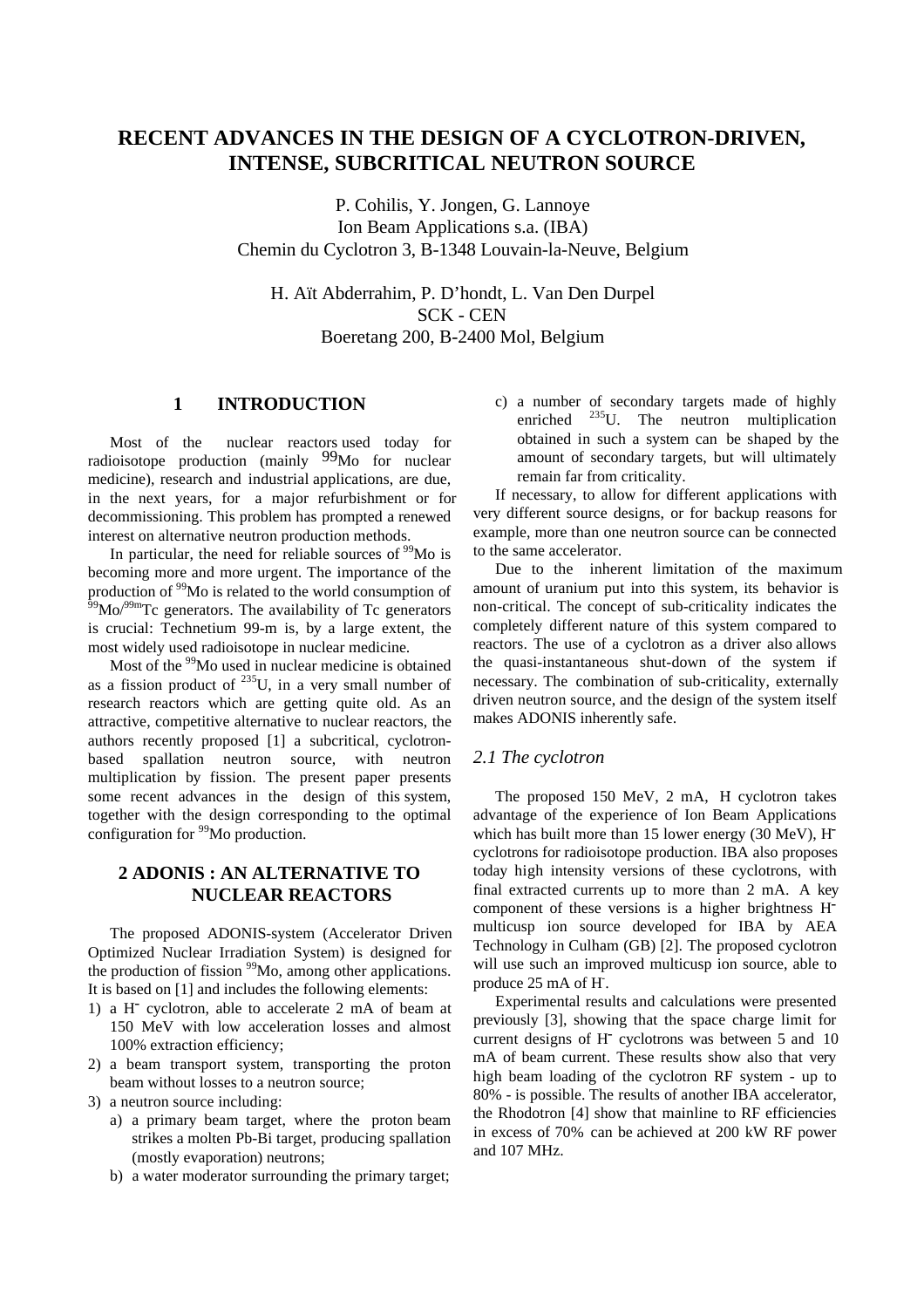The total power efficiency of such a 150 MeV, 2 mA H- cyclotron could therefore reach 50%, i.e. a total electrical power of only 600 kW for 300 kW of beam power.

The problem of the electromagnetic dissociation of Himposes the use of lower magnetic fields at higher energies. For a 150 MeV cyclotron, the maximum sector field would be 1.1 T, and the average field .6 T at the center. This would result in a pole radius of 2.75 m, and an external diameter of 8 m for the accelerator.

#### *2.2 The production of the primary neutrons*

The 150 MeV, 300kW proton beam is used to produce spallation neutrons in a molten Pb-Bi target (see next paragraph).

A first estimation of the number of neutrons per incident proton was obtained through interpolations using available  $([5], [6]$  and  $[7]$ ).

This first estimation was confirmed by more detailed calculations of the neutron production from the spallation reaction and the neutron transport using the computer codes HETC and DORT. The calculations are described in detail elsewhere [8]. As a result of these calculations, the total primary neutron yield is estimated to be 0.8 neutrons per incident proton at 150 MeV.

#### *2.3 The neutron source*

The proposed target assembly is schematically illustrated in fig. 1. A flowing liquid lead-bismuth eutectic alloy is currently proposed as the spallation target material. The flowing target allows the heat to be transported through convection of the target material itself. The proposed primary target is vertical with the liquid lead-bismuth flowing out of a ring-type nozzle into an open channel. Here the fluid interacts with the proton beam and is in direct contact with the vacuum. The flow exits the bottom of the target region, and is pumped through a heat exchanger, and then returns back to the target. A drain tank (not on fig. 1) is used to hold the solid and liquid alloy during start-up or shut-down: the liquid can therefore be pre-heated and cooled down in a controlled manner. Electro-magnetic pumps were chosen to deliver the forced circulation in the Pb-Bi circuit. The primary target will be surrounded in all directions by a water moderator, in order to thermalize the primary spallation and secondary fission neutrons. The  $^{235}U$ secondary targets are planar and placed around the spallation source in a separate circuit. They are positioned in three concentric zones as illustrated in fig. 1. The optimal configuration may vary in function of the application and has been calculated with neutronic calculation codes for the case of the production of  $\rm^{99}Mo$ (see next paragraph).

All the above components are located in a main irradiation pool, for moderation and shielding purposes. Adjacent to the main pool is an annex pool (see fig. 1) allowing the remote handling of new and irradiated targets and used also as an intermediate storage pool. The manipulation and transfer of the uranium targets is realized by using a combined system of teleoperation and guiding tubes.



Fig. 1. Schematics of the sub-critical facility

Among the advantages of the proposed assembly, let us note the absence of an entrance window for the proton beam, the uncoupling of the primary spallation target circuit and the uranium target circuit and surrounding feeding zone, and the simple one-circuit operation for Pb-Bi serving both heat-transport needs and spallation target needs.

# **3 OPTIMIZATION OF THE SYSTEM FOR 99Mo PRODUCTION**

In view of this important application, the design of such a sub-critical facility was optimized for  $\frac{99}{90}$ Mo production. To obtain the maximum fission rate in the  $^{235}$ U targets - and therefore the maximum multiplication factor, these targets have to be placed in a position where the thermal flux resulting from the slowing-down of the energetic spallation neutrons is maximum. Another parameter of importance is the amount of uranium targets that can be placed in that position, in order to maximize the total  $\frac{99}{9}$ Mo production rate, but limiting the shadowing effects between them. In fact, the proposed ADONIS system results into a high operational flexibility. One can load independently different amounts of 235U targets in the three irradiation zones, such that one can maximize either the total <sup>99</sup>Mo production or the specific activities. Any production scheme in between is of course possible.

The neutron transport, thermalisation and multiplication in this assembly were simulated using